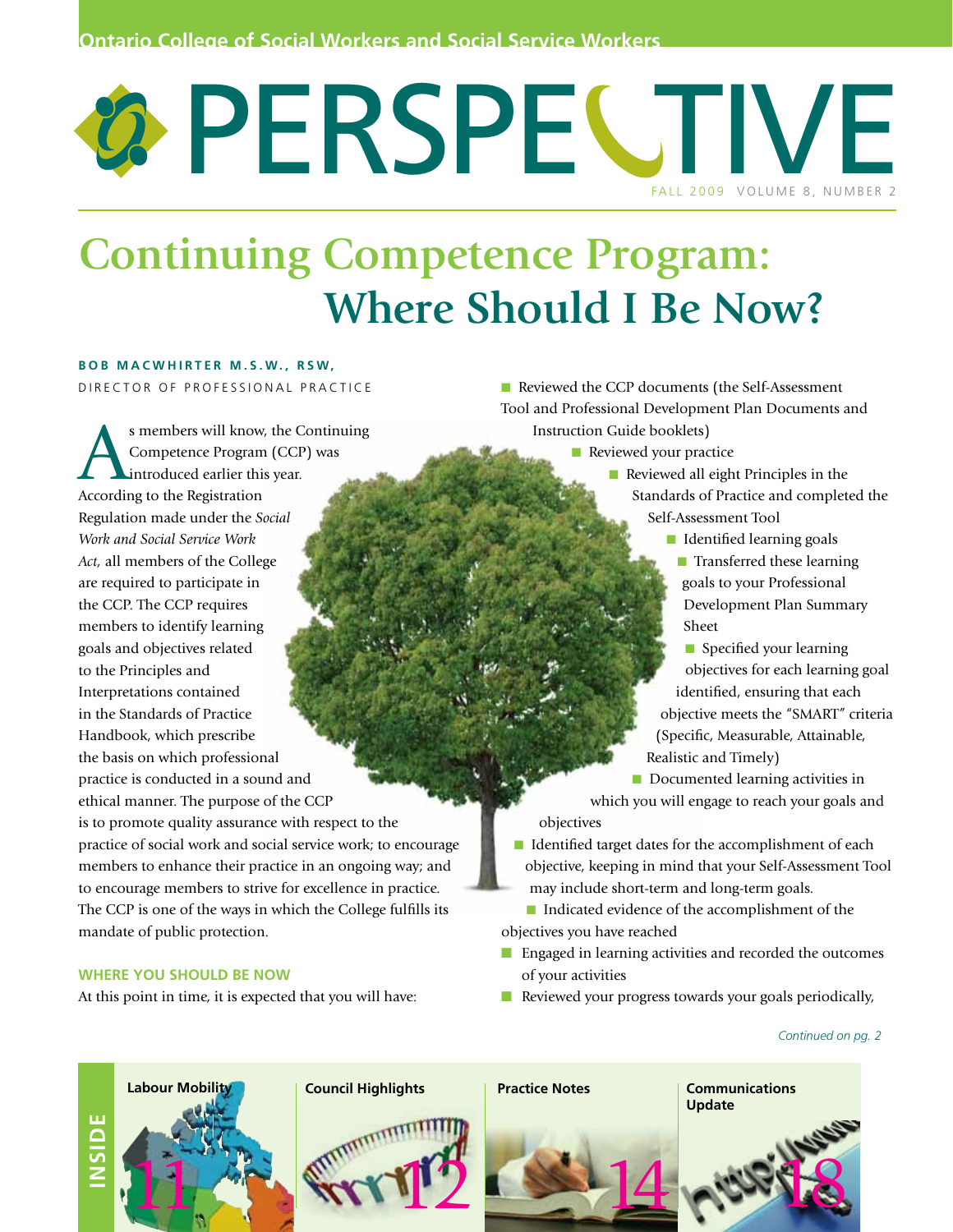## **Continuing Competence Program: Where Should I Be Now?**

#### **TABLE OF CONTENTS**

- 4**.** Fairness Commissioner Announces Audit
- **4.** College Spring Information **Sessions**
- **5.** Psychotherapy Update
- **6.** Annual Meeting & Education Day 2009: Post-Event Summary
- **8.** Discipline Decision Summary
- **11.** Agreement on Internal Trade and Labour Mobility of Social Workers in Canada
- **12.** Council Highlights – May 7 and 8, 2009
- **13.** Council Highlights – September 14 and 15, 2009
- **14.** Practice Notes: Incorporating Adjunct Techniques – What are the Considerations?
- **18.** Online Renewals are Here!
- **18.** Communications Update: Survey Results
- **20.** Practice Guidelines Now Available
- **21.** Response to *Long-Term Care Homes Act, 2007*
- **21.** District Four Election Results
- **22.** New Council and Committee Roster for 2009 – 2010
- **26.** Q & A
- **27.** Bulletin Board

documenting the goals that have been reached and adding new goals and/or unanticipated learning to the Professional Development Plan Summary Sheet

■ Maintained evidence of goals that have been reached in your OCSWSSW Member Resource Binder

#### **NEXT STEPS**

#### **Declaration of Participation in the CCP**

All members will be required to complete and submit an annual declaration to the College of participation in the CCP at the time of their annual renewal. The declaration will consist of the following 3 questions. The declaration will require that members provide full particulars if they answer "no" to any of these three questions:

- 1. Have you completed the Self-Assessment Tool in accordance with the Instruction Guide?
- 2. Have you completed the Professional Development Plan in accordance with the Instruction Guide?
- 3. Have you carried out the learning activities identified in your Professional Development Plan and kept evidence regarding these activities?

#### **Learning Activities**

Members are reminded that a learning activity must relate to a learning goal identified through the self-assessment, and relate to the practice of social work or social service work. Learning opportunities are broadly defined and could include such things as web-based learning, independent reading or observing a colleague, as well as attending seminars, workshops or conferences. It is recognized that you may not have completed your learning activities (or reached your goals) at the time you make your declaration, however, it is expected that at least some of your learning activities will be underway. For examples of learning activities, members are encouraged to review page 17 of the CCP Instruction Guide.

#### **Retention of the CCP Materials**

Members are required to retain their Self-Assessment Tool and all evidence of learning for 7 years. Members should not send their Self-Assessment Tools or evidence of learning to the College but rather keep them in their OCSWSSW Member Resource Binder. If requested, members will be required to produce their Self-Assessment Tool, Professional Development Plan, learning activities and other Continuing Competence Program materials to the College.

#### **FREQUENTLY ASKED QUESTIONS (FAQs)**

During the months of April, May and June of this year, the College made 10 presentations regarding the CCP across the province. The following FAQs are in